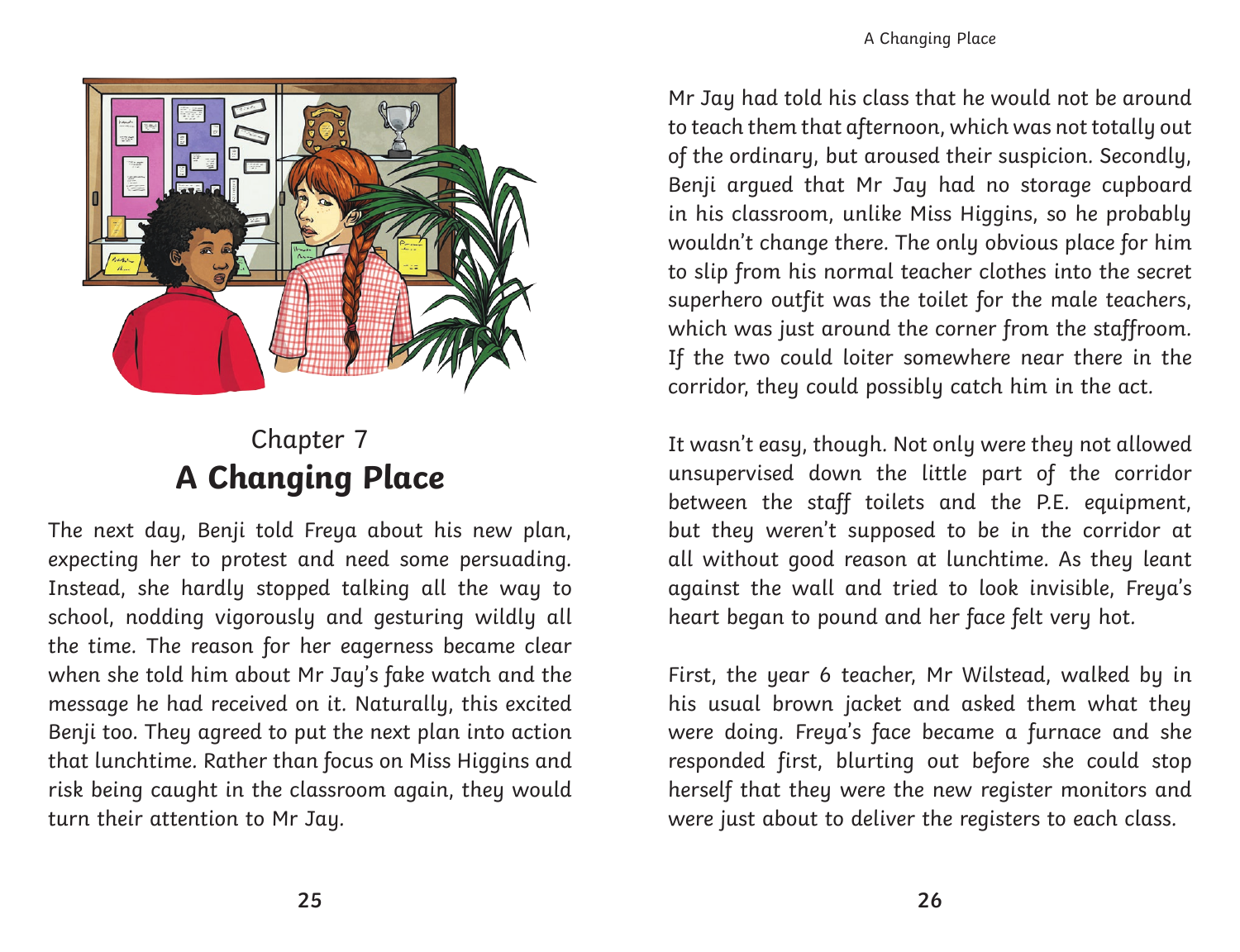"What did you say that for?" hissed Benji as they walked away. "Now we've actually got to deliver the registers."

"Sorry, it was just the first thing that came to mind," said Freya as they collected the registers under the watchful eye of Mr Wilstead, and dashed around in double-quick time as soon as he had disappeared.

Returning to the tall plant which stood opposite the staffroom, they stood with their backs to the corridor, pretending to look at the display shelves, hoping that no other teachers would question why they were there. Meanwhile, each time the staffroom door opened, they snatched a quick glance inside to see whether Mr Jay was still sitting down.

The next person to visit the staffroom was the school secretary, Miss Schofield. She was only inside for a matter of seconds. When she came back out, she was followed closely by Mr Jay, who glanced up and down the almost empty corridor. Benji coughed and nudged Freya but she had already seen him. Unfortunately, the teacher had already seen them, too.



## Chapter 8 **A Super School**

"Freya and Benji," Mr Jay announced as he strode over to them. Freya's heart was in her mouth and Benji stood as still as a statue. Caught wandering the corridors twice in one lunchtime! Freya closed her eyes and held her breath, waiting for the inevitable.

"A job for you two," Mr Jay continued, just as Freya was deciding what she wanted on her headstone. "I'm sure you're both up to the challenge."

Freya opened her eyes and listened; Mr Jay didn't sound angry or even disappointed to find the pair outside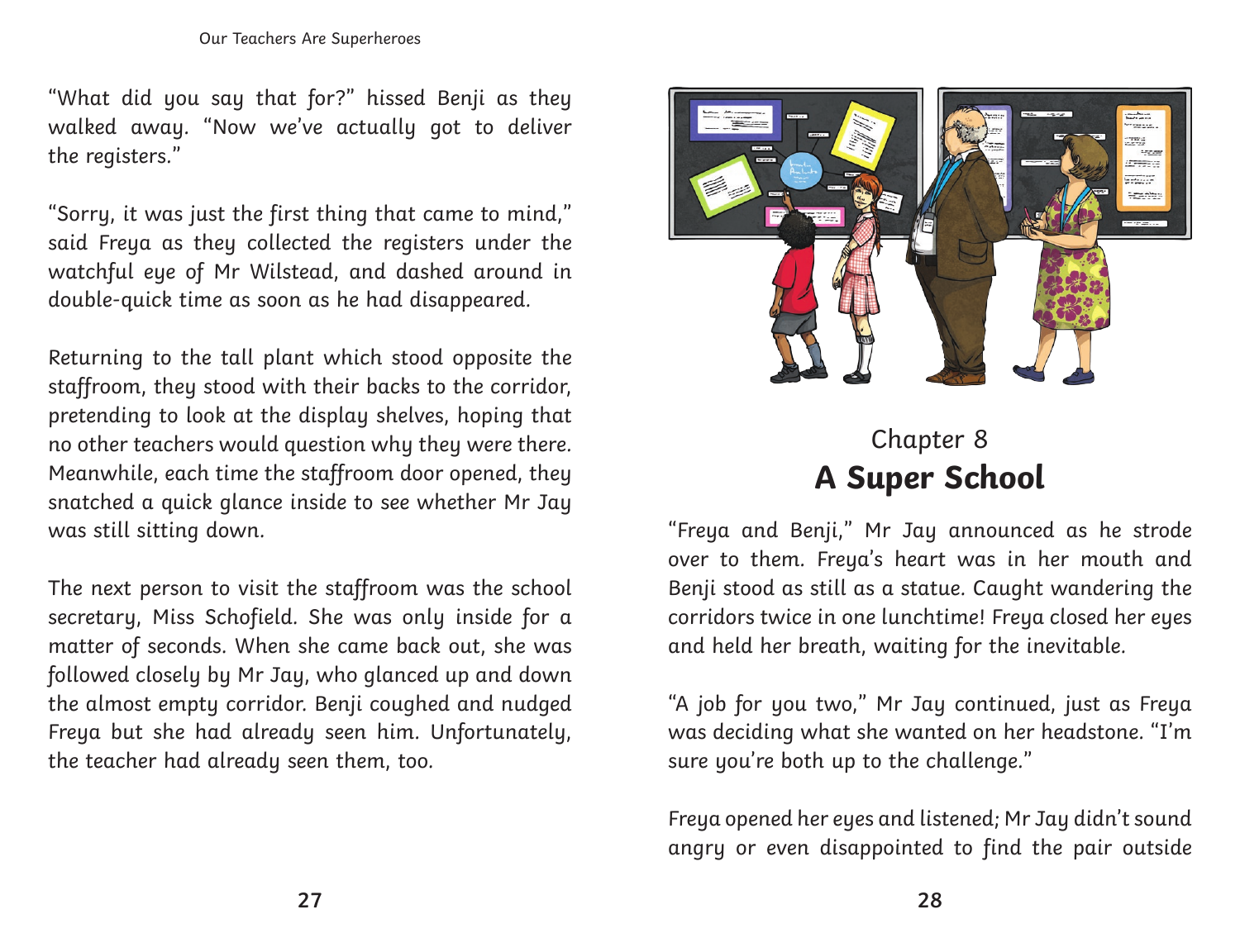the staffroom. He continued to explain: apparently, a couple of important visitors had just arrived in school and the headteacher had asked for some sensible pupils to show them around. Miss Schofield had been to the staffroom to see whether anyone had been chosen, and Freya and Benji were the first to be spotted for the role.

"I really can't," pleaded Benji. "I wouldn't know what to say. I get all nervous with people I don't know."

Mr Jay had already made his decision. Calmly, he reassured them that they would be fine ambassadors for the school and that he was sure they'd do a great job. Ushering them towards the reception, he said that he had to dash and was leaving them in Miss Schofield's capable hands.

It turned out that the visitors – a man and a woman from the local council – were a very friendly pair. Benji had indeed been a little nervous at first, letting Freya do all the talking, until about halfway round when his confidence grew. Enthusiastically, he began pointing out the artwork on the walls, explaining who had created it and what it was about. Just around that time, something strange occurred.

Walking back towards reception with the visitors, they

spotted Mr Jay disappearing into the staff toilet. Not too strange in itself, but as the door was closing behind him, Freya and Benji both caught sight of a flurry of yellow and blue in the narrowing gap before the door clicked shut. Was this the moment they had been trying to catch? Was Mr Jay changing in a whirlwind motion into his superhero costume? Mouths agape, they collected their thoughts as the council visitors paused in slight confusion.

"Shall we go down here next?" One of the visitors pointed in the opposite direction to where Benji really wanted to focus his attention. "I'd love to see the rest of your classrooms."

Benji racked his brain for any reason that he could come up with to stay exactly where they were and see who – or what – would come out of that bathroom. Unfortunately, there was nothing in the area which would be of any interest to two important visitors.

"Er, yes, of course," Freya stepped in. "There's no point standing here showing you the toilets and the P.E. equipment, is there?" She forced a little laugh and shot Benji a glance.

By the time they were back at reception, Freya had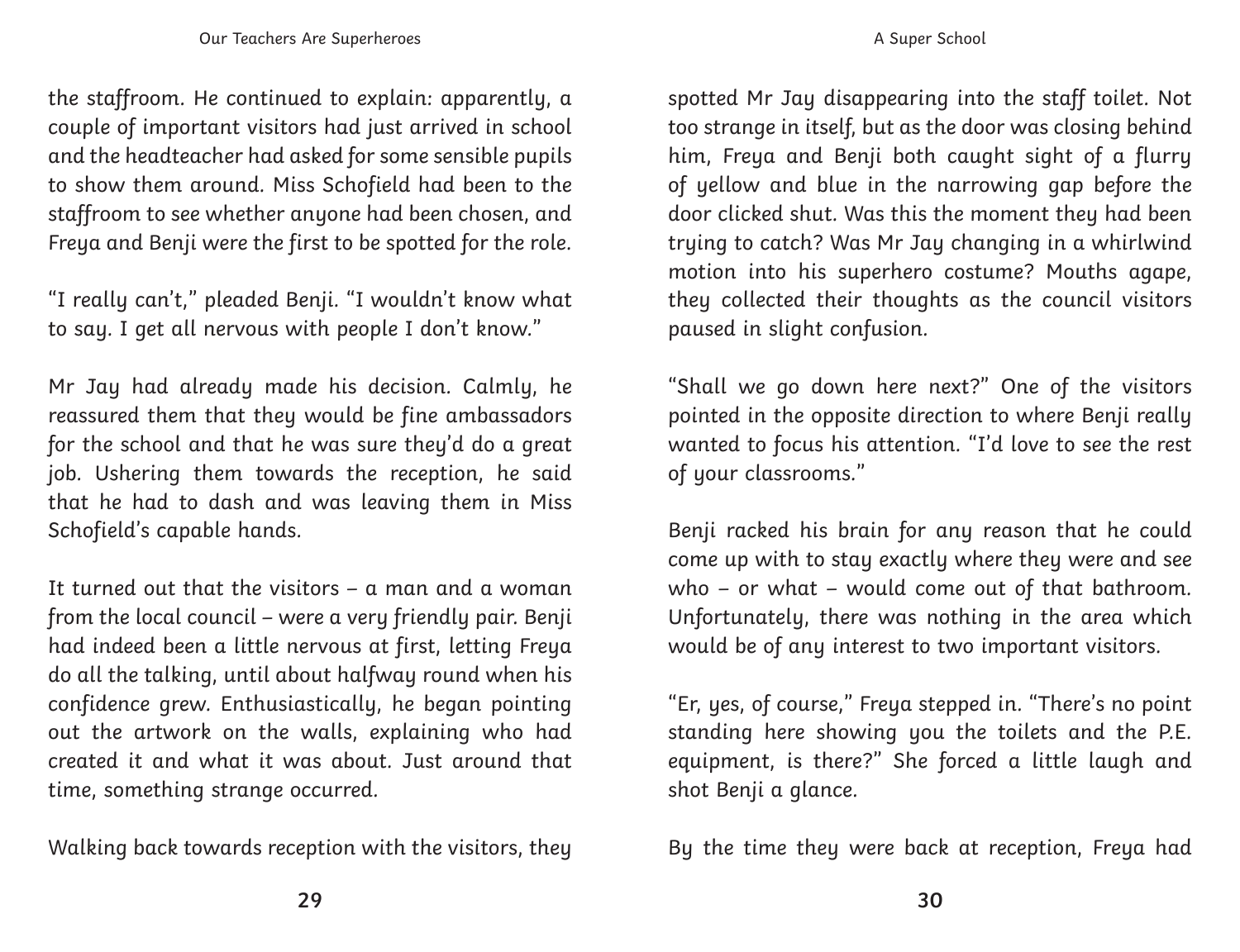got the tour back on track and Benji had regained his confidence and tour-guide skills, but there was no sign of Mr Jay.

"Well, what a super school you have here!" the lady visitor said as she thanked the children once again before being guided away by Miss Schofield towards the headteacher's office. Freya and Benji looked at each other.

"Super!" they both burst out at the same time and giggled.

## \*\*\*

That afternoon, Benji reflected on another seemingly missed opportunity in their search for evidence as he daydreamed his way through his fractions work. He had enjoyed speaking to the visitors; maybe he was not as nervous as he had thought with people he didn't know. Freya confirmed later that there had been no sign of Mr Jay for the rest of the afternoon. The supply teacher had been kind and friendly, but just wasn't quite the same type of super as her usual teacher.

## Chapter 9 **Dilemma**

Benji sat in Freya's garden with her, throwing a tennis ball up into the air and catching it again and again. Every now and then, he launched it at the wall above Freya's head, making her jump before it bounced back into his hands.

"Stop doing that, Benji!" she finally snapped at him.

"Sorry. I was just thinking," he apologised.

"Well, can you think without nearly taking my head off?"

"Alright, sorry! But listen, here's the thing I was thinking. Maybe we shouldn't be trying to expose the teachers' true identities after all. If we reveal their secret, do you think it could ruin what they do?"

"They're our teachers – we have a right to know!" Freya insisted, not really answering the question.

"Well, you've changed your tune. Aren't they just doing good? Maybe it's none of our business!" said Benji.

"Maybe it's everyone's business!" retorted Freya.